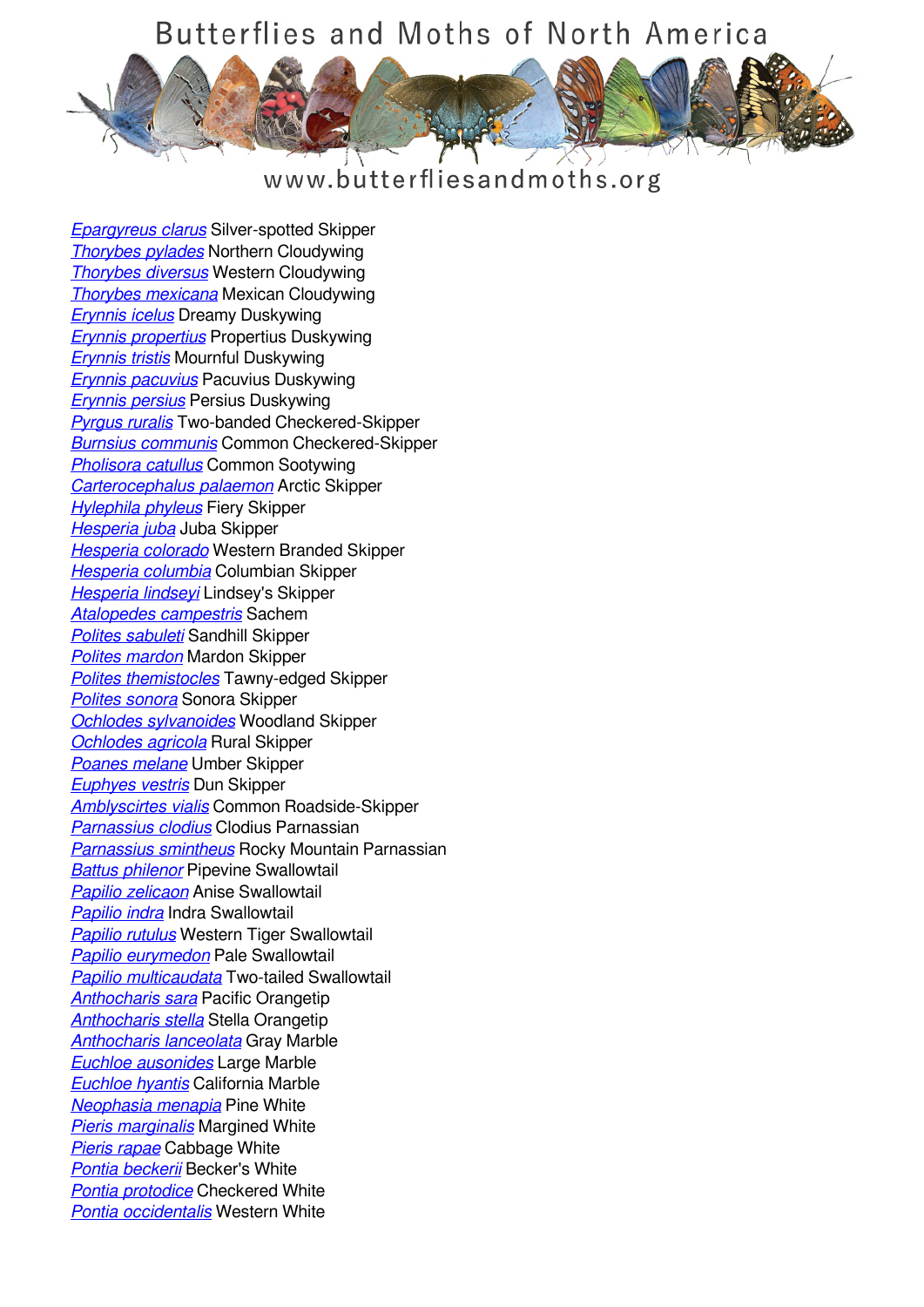*[Pontia sisymbrii](/species/Pontia-sisymbrii)* Spring White *[Colias philodice](/species/Colias-philodice)* Clouded Sulphur **Artheme** Orange Sulphur

*[Colias occidentalis](/species/Colias-occidentalis)* Western Sulphur *[Colias alexandra](/species/Colias-alexandra)* Queen Alexandra's Sulphur **[Lycaena arota](/species/Lycaena-arota)** Tailed Copper WW.butterfliesand moths.org *[Lycaena cupreus](/species/Lycaena-cupreus)* Lustrous Copper *[Lycaena xanthoides](/species/Lycaena-xanthoides)* Great Copper *[Lycaena editha](/species/Lycaena-editha)* Edith's Copper *[Lycaena gorgon](/species/Lycaena-gorgon)* Gorgon Copper *[Lycaena rubidus](/species/Lycaena-rubidus)* Ruddy Copper *[Lycaena heteronea](/species/Lycaena-heteronea)* Blue Copper *[Lycaena helloides](/species/Lycaena-helloides)* Purplish Copper *[Lycaena nivalis](/species/Lycaena-nivalis)* Lilac-bordered Copper *[Lycaena mariposa](/species/Lycaena-mariposa)* Mariposa Copper *[Callophrys perplexa](/species/Callophrys-perplexa) [Habrodais grunus](/species/Habrodais-grunus)* Golden Hairstreak *[Atlides halesus](/species/Atlides-halesus)* Great Purple Hairstreak *[Callophrys affinis](/species/Callophrys-affinis)* Western Green Hairstreak *[Callophrys dumetorum](/species/Callophrys-dumetorum)* Coastal Green Hairstreak *[Callophrys sheridanii](/species/Callophrys-sheridanii)* Sheridan's Green Hairstreak *[Callophrys nelsoni](/species/Callophrys-nelsoni)* Nelson's Hairstreak *[Callophrys gryneus](/species/Callophrys-gryneus)* Juniper Hairstreak *[Callophrys spinetorum](/species/Callophrys-spinetorum)* Thicket Hairstreak *[Callophrys johnsoni](/species/Callophrys-johnsoni)* Johnson's Hairstreak *[Callophrys augustinus](/species/Callophrys-augustinus)* Brown Elfin *[Callophrys mossii](/species/Callophrys-mossii)* Moss' Elfin *[Callophrys eryphon](/species/Callophrys-eryphon)* Western Pine Elfin *[Satyrium titus](/species/Satyrium-titus)* Coral Hairstreak *[Satyrium californica](/species/Satyrium-californica)* California Hairstreak *[Satyrium sylvinus](/species/Satyrium-sylvinus)* Sylvan Hairstreak *[Satyrium auretorum](/species/Satyrium-auretorum)* Gold-hunter's Hairstreak *[Satyrium tetra](/species/Satyrium-tetra)* Mountain Mahogany Hairstreak *[Satyrium saepium](/species/Satyrium-saepium)* Hedgerow Hairstreak *[Satyrium behrii](/species/Satyrium-behrii)* Behr's Hairstreak *[Satyrium fuliginosum](/species/Satyrium-fuliginosum)* Sooty Hairstreak *[Strymon melinus](/species/Strymon-melinus)* Gray Hairstreak *[Brephidium exilis](/species/Brephidium-exilis)* Western Pygmy-Blue *[Cupido comyntas](/species/Cupido-comyntas)* Eastern Tailed-Blue *[Cupido amyntula](/species/Cupido-amyntula)* Western Tailed-Blue *[Celastrina echo](/species/Celastrina-echo)* Echo Azure *[Glaucopsyche piasus](/species/Glaucopsyche-piasus)* Arrowhead Blue *[Glaucopsyche lygdamus](/species/Glaucopsyche-lygdamus)* Silvery Blue *[Philotes sonorensis](/species/Philotes-sonorensis)* Sonoran Blue *[Euphilotes battoides](/species/Euphilotes-battoides)* Western Square-dotted Blue *[Euphilotes glaucon](/species/Euphilotes-glaucon) [Euphilotes intermedia](/species/Euphilotes-intermedia)* Intermediate Dotted-Blue *[Euphilotes enoptes](/species/Euphilotes-enoptes)* Pacific Dotted-Blue *[Euphilotes ancilla](/species/Euphilotes-ancilla)* Rocky Mountain Dotted-Blue *[Plebejus anna](/species/Plebejus-anna)* Anna's Blue *[Plebejus melissa](/species/Plebejus-melissa)* Melissa Blue (includes Karner Blue) *[Plebejus saepiolus](/species/Plebejus-saepiolus)* Greenish Blue *[Plebejus icarioides](/species/Plebejus-icarioides)* Boisduval's Blue *[Plebejus shasta](/species/Plebejus-shasta)* Shasta Blue *[Plebejus acmon](/species/Plebejus-acmon)* Acmon Blue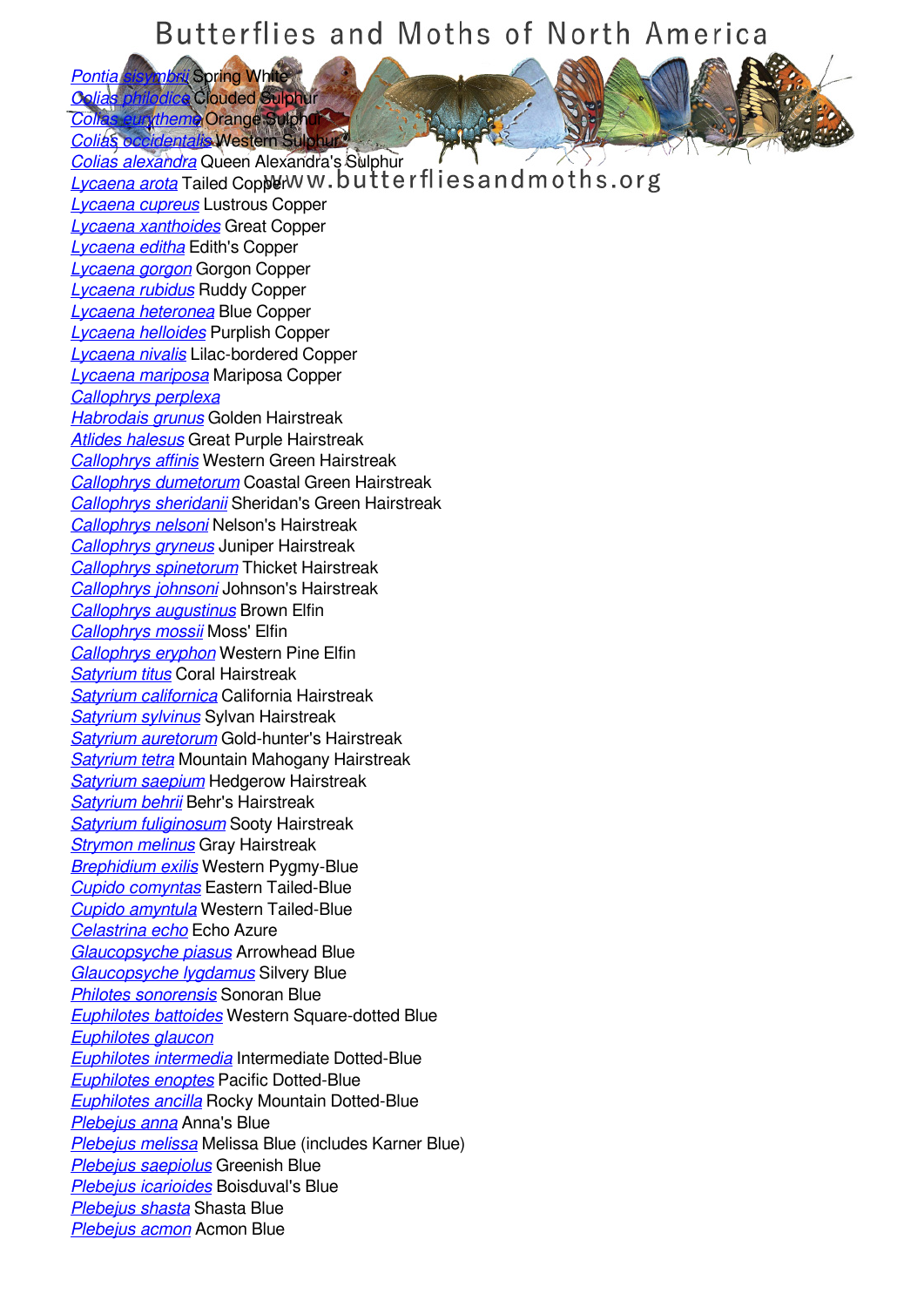**Principle Blue** *Pegesterra Nevada Blue [Plebejus cassiope](/species/Plebejus-cassiope)* Cassiope Blue *[Apodemia mormo](/species/Apodemia-mormo)* Mormon Metalmark

*[Danaus plexippus](/species/Danaus-plexippus)* Monarch **[Speyeria cybele](/species/Speyeria-cybele)** Great Spangled Fritillary terflies and moths.org *[Speyeria coronis](/species/Speyeria-coronis)* Coronis Fritillary *[Speyeria zerene](/species/Speyeria-zerene)* Zerene Fritillary *[Speyeria callippe](/species/Speyeria-callippe)* Callippe Fritillary *[Speyeria egleis](/species/Speyeria-egleis)* Great Basin Fritillary *[Speyeria hesperis](/species/Speyeria-hesperis)* Northwestern Fritillary *[Speyeria hydaspe](/species/Speyeria-hydaspe)* Hydaspe Fritillary *[Speyeria mormonia](/species/Speyeria-mormonia)* Mormon Fritillary *[Boloria epithore](/species/Boloria-epithore)* Pacific Fritillary *[Limenitis lorquini](/species/Limenitis-lorquini)* Lorquin's Admiral *[Adelpha californica](/species/Adelpha-californica)* California Sister *[Chlosyne leanira](/species/Chlosyne-leanira)* Leanira Checkerspot *[Chlosyne hoffmanni](/species/Chlosyne-hoffmanni)* Hoffmann's Checkerspot *[Chlosyne palla](/species/Chlosyne-palla)* Northern Checkerspot *[Phyciodes orseis](/species/Phyciodes-orseis)* California Crescent *[Phyciodes mylitta](/species/Phyciodes-mylitta)* Mylitta Crescent *[Phyciodes pulchella](/species/Phyciodes-pulchella)* Field Crescent *[Euphydryas editha](/species/Euphydryas-editha)* Edith's Checkerspot *[Euphydryas chalcedona](/species/Euphydryas-chalcedona)* Chalcedon Checkerspot *[Euphydryas colon](/species/Euphydryas-colon)* Colon Checkerspot *[Junonia coenia](/species/Junonia-coenia)* Common Buckeye *[Polygonia satyrus](/species/Polygonia-satyrus)* Satyr Comma *[Polygonia faunus](/species/Polygonia-faunus)* Green Comma *[Polygonia gracilis](/species/Polygonia-gracilis)* Hoary Comma *[Polygonia progne](/species/Polygonia-progne)* Gray Comma *[Polygonia oreas](/species/Polygonia-oreas)* Oreas Comma *[Aglais milberti](/species/Aglais-milberti)* Milbert's Tortoiseshell *[Nymphalis antiopa](/species/Nymphalis-antiopa)* Mourning Cloak *[Nymphalis californica](/species/Nymphalis-californica)* California Tortoiseshell *[Vanessa virginiensis](/species/Vanessa-virginiensis)* American Lady *[Vanessa cardui](/species/Vanessa-cardui)* Painted Lady *[Vanessa annabella](/species/Vanessa-annabella)* West Coast Lady *[Vanessa atalanta](/species/Vanessa-atalanta)* Red Admiral *[Coenonympha tullia](/species/Coenonympha-tullia)* Common Ringlet *[Oeneis nevadensis](/species/Oeneis-nevadensis)* Great Arctic *[Cercyonis pegala](/species/Cercyonis-pegala)* Common Wood-Nymph *[Cercyonis sthenele](/species/Cercyonis-sthenele)* Great Basin Wood-Nymph *[Cercyonis oetus](/species/Cercyonis-oetus)* Small Wood-Nymph *[Pseudothyatira cymatophoroides](/species/Pseudothyatira-cymatophoroides)* Tufted Thyatirid *[Euthyatira semicircularis](/species/Euthyatira-semicircularis) [Ceranemota semifasciata](/species/Ceranemota-semifasciata) [Hemileuca eglanterina](/species/Hemileuca-eglanterina)* Western sheepmoth *[Hemileuca hera](/species/Hemileuca-hera)* Hera buckmoth *[Coloradia pandora](/species/Coloradia-pandora)* Pandora pinemoth *[Hyalophora euryalus](/species/Hyalophora-euryalus)* Ceanothus silkmoth *[Antheraea polyphemus](/species/Antheraea-polyphemus)* Polyphemus moth *[Saturnia mendocino](/species/Saturnia-mendocino)* Mendocino saturnia moth *[Smerinthus ophthalmica](/species/smerinthus-ophthalmica)  [Smerinthus cerisyi](/species/Smerinthus-cerisyi)* One-eyed sphinx *[Sphinx chersis](/species/Sphinx-chersis)* Great ash sphinx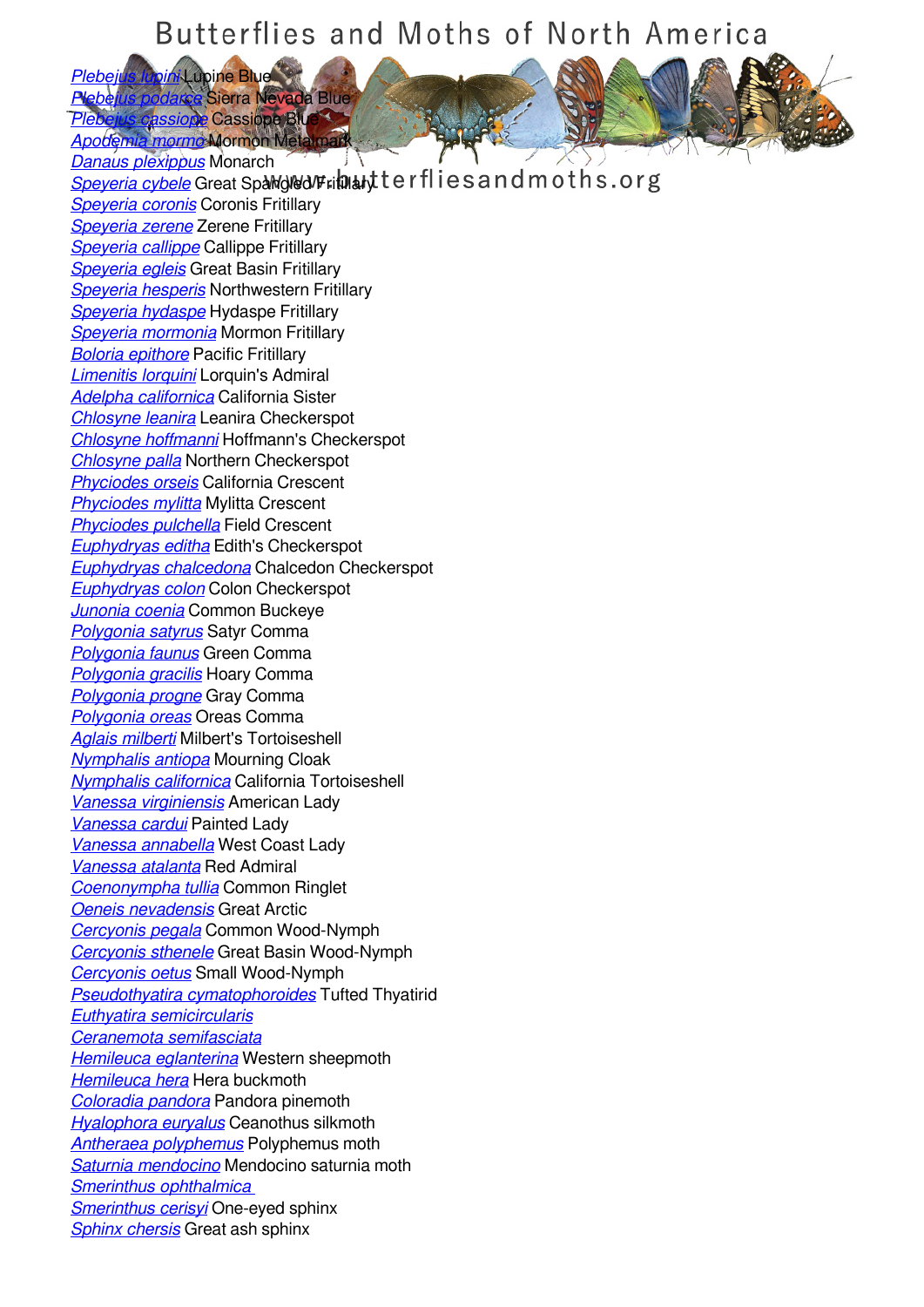*[Manduca quinquemaculata](/species/Manduca-quinquemaculata)* Five-spotted hawkmoth *[Sphinx drupiferarum](/species/Sphinx-drupiferarum)* Wild cherry sphinx

*elegans* Elegant sphi *[Paonias excaecata](/species/Paonias-excaecata)* Blinded sphinx

*[Sphinx sequoiae](/species/Sphinx-sequoiae)* Sequoia sphinx **[Paonias myops](/species/Paonias-myops)** Small-eye WebMinx.butterflies and moths.org *[Sphinx vashti](/species/Sphinx-vashti)* Vashti sphinx *[Hemaris thetis](/species/Hemaris-thetis) [Eumorpha achemon](/species/Eumorpha-achemon)* Achemon sphinx *[Hyles lineata](/species/Hyles-lineata)* White-lined Sphinx *[Proserpinus clarkiae](/species/Proserpinus-clarkiae)* Clark's sphinx *[Proserpinus lucidus](/species/Proserpinus-lucidus)* Pacific green sphinx *[Peridea ferruginea](/species/Peridea-ferruginea)* Chocolate Prominent *[Nadata oregonensis](/species/Nadata-oregonensis) [Schizura concinna](/species/Schizura-concinna)* Red-humped Caterpillar Moth *[Furcula cinerea](/species/Furcula-cinerea)* Gray Furcula *[Furcula scolopendrina](/species/Furcula-scolopendrina)* Zigzag Furcula Moth *[Clostera apicalis](/species/Clostera-apicalis) [Cucullia antipoda](/species/Cucullia-antipoda) [Euxoa pluralis](/species/Euxoa-pluralis) [Aseptis adnixa](/species/Aseptis-adnixa) [Euxoa tessellata](/species/Euxoa-tessellata)* Tessellate Dart *[Schinia walsinghami](/species/Schinia-walsinghami) [Alypia octomaculata](/species/Alypia-octomaculata)* Eight-spotted Forester *[Gnophaela latipennis](/species/Gnophaela-latipennis) [Hyphantria cunea](/species/Hyphantria-cunea)* Fall Webworm Moth *[Ctenucha multifaria](/species/Ctenucha-multifaria) [Apantesis ornata](/species/Apantesis-ornata)* Ornate Tiger Moth *[Spilosoma virginica](/species/Spilosoma-virginica)* Virginian Tiger Moth or Yellow Woolybear Moth *[Ctenucha rubroscapus](/species/Ctenucha-rubroscapus)* Red-Shouldered Ctenucha *[Grammia behrii](/species/Grammia-behrii) [Spilosoma vestalis](/species/Spilosoma-vestalis)* Vestal Tiger Moth *[Cisseps fulvicollis](/species/Cisseps-fulvicollis)* Yellow-collared Scape Moth *[Grammia nevadensis](/species/Grammia-nevadensis) [Spilosoma vagans](/species/Spilosoma-vagans)* Wandering Tiger Moth *[Lophocampa argentata](/species/Lophocampa-argentata)* Silver-Spotted Tiger Moth *[Lophocampa ingens](/species/Lophocampa-ingens) [Lophocampa maculata](/species/Lophocampa-maculata)* Spotted Tussock Moth or Yellow-Spotted Tiger Moth *[Platyprepia virginalis](/species/Platyprepia-virginalis)* Ranchman's Tiger Moth *[Cycnia oregonensis](/species/Cycnia-oregonensis)* Oregon Cycnia *[Leptarctia californiae](/species/Leptarctia-californiae) [Ectypia clio](/species/Ectypia-clio) [Pyrrharctia isabella](/species/Pyrrharctia-isabella)* Isabella Tiger Moth or Banded Woolybear *[Orgyia sp.](/species/orgyia-sp)* Tussock moths *[Decantha stonda](/species/Decantha-stonda) [Brymblia quadrimaculella](/species/Brymblia-quadrimaculella) [Endrosis sarcitrella](/species/Endrosis-sarcitrella)* White-shouldered House Moth *[Agonopterix alstroemeriana](/species/Agonopterix-alstroemeriana)* Poison Hemlock Moth *[Agonopterix arnicella](/species/Agonopterix-arnicella) [Depressariodes umbraticostella](/species/Depressariodes-umbraticostella) [Exaeretia thoracenigraeella](/species/Exaeretia-thoracenigraeella) [Depressaria alienella](/species/Depressaria-alienella) [Depressaria constancei](/species/Depressaria-constancei) [Depressaria moya](/species/Depressaria-moya) [Agonopterix fusciterminella](/species/Agonopterix-fusciterminella)*